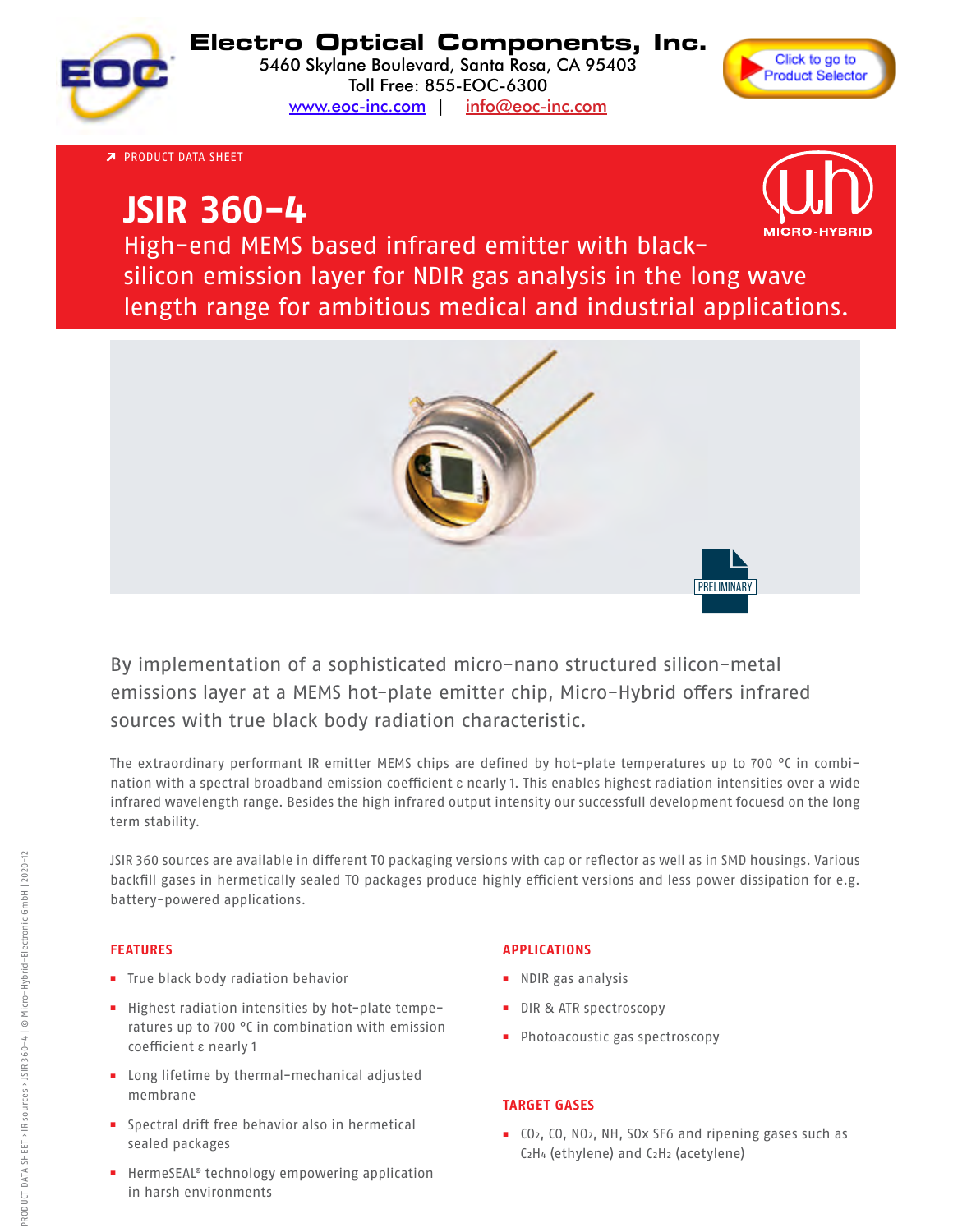# **Technical data**

| <b>Technical parameter</b>               | Open / window N2 | <b>Window Kr</b> | <b>Unit</b>     |  |  |
|------------------------------------------|------------------|------------------|-----------------|--|--|
| Spectral output range <sup>1</sup>       | 215              | 215              | µm              |  |  |
| Active area                              | $2.2 \times 2.2$ | $2.2 \times 2.2$ | mm <sup>2</sup> |  |  |
| Hot resistant <sup>2</sup>               | $18 \pm 5$       | $18 + 5$         | $\Omega$        |  |  |
| Temperature coefficient <sup>3</sup>     | 1250             | 1250             | ppm/K           |  |  |
| Time constant $_{0-63\%}$                | typ. 26          | typ. $42$        | ms              |  |  |
| Nominal power consumption <sup>4</sup>   | 650              | 400              | mW              |  |  |
| Operation voltage <sup>5</sup>           | 3.42             | 2.68             | $\vee$          |  |  |
| Operation current <sup>5</sup>           | 190              | 149              | mA              |  |  |
| Recommended driving mode                 | Power mode       | Power mode       |                 |  |  |
| Active area temperature <sup>2,6,7</sup> | $600 \pm 30$     | $600 \pm 30$     | $^{\circ}$ C    |  |  |
| Window/ filter                           | Available        | Available        |                 |  |  |
| Housing                                  | T039 (modified)  | T039 (modified)  |                 |  |  |
| Estimated lifetime <sup>6,8</sup>        | 100000           | 100000           | h               |  |  |
| Absolute max. ratings                    |                  |                  |                 |  |  |
| Input power 4.6                          | 850              | 530              | mW              |  |  |
| Housing temperature                      | 200              | 200              | $^{\circ}$ C    |  |  |
| Active area temperature                  | 700              | 700              | $^{\circ}$ C    |  |  |



<sup>1</sup> without filter

- 2 at nominal power
- 3 0 °C bis 800 °C
- 4 at power on-state
- 5 with 18 Ω hot restistant
- $6$  at T<sub>amb</sub> = 25 °C
- 7 measurement condition diameter 1 mm center of membrane
- 8 at 1 Hz, 50 % duty cycle, MTTF 63 % (membrane fracture, preliminary results)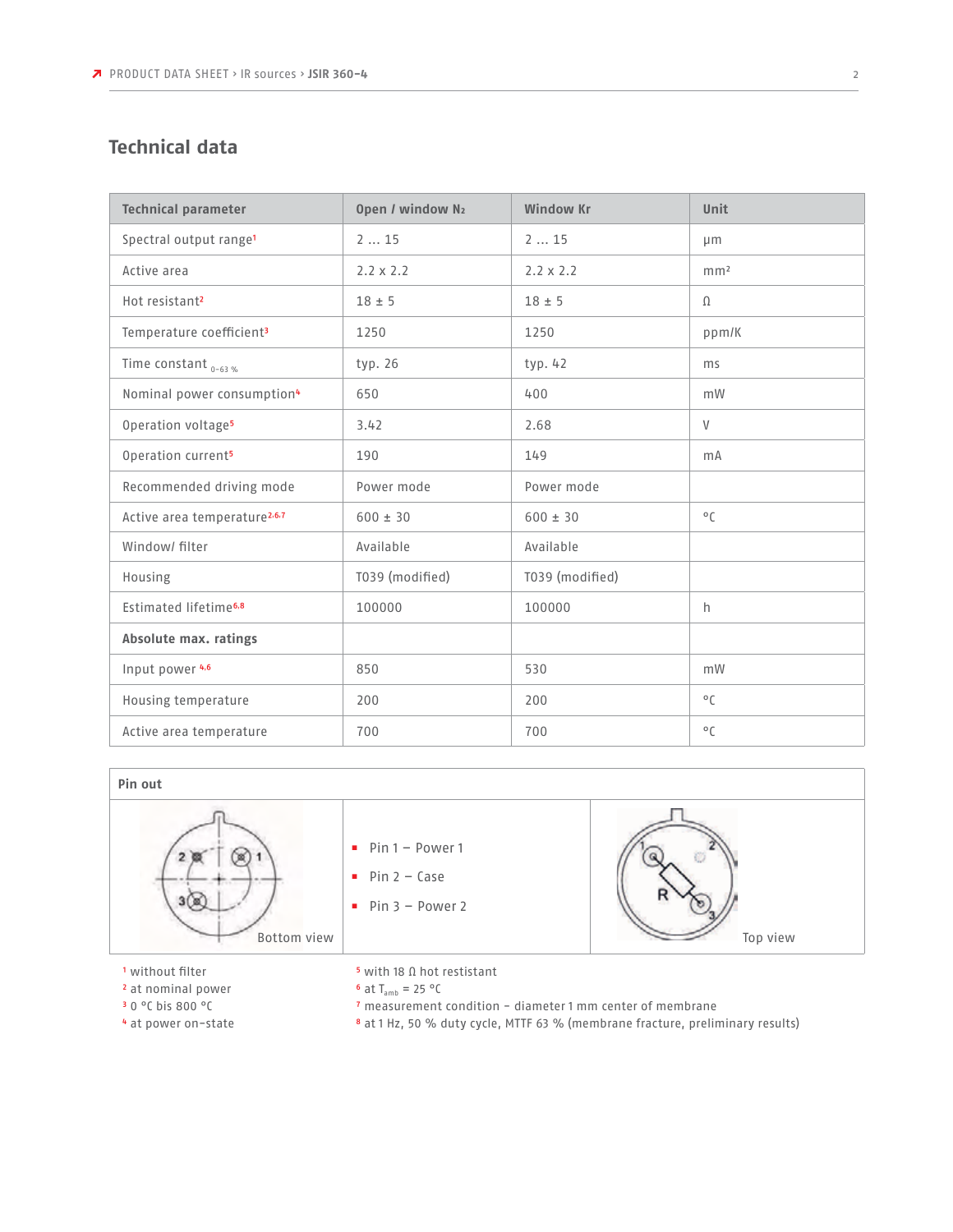

## **Typical operating characteristics of IR sources › JSIR 360-4 (open/ window N2)**











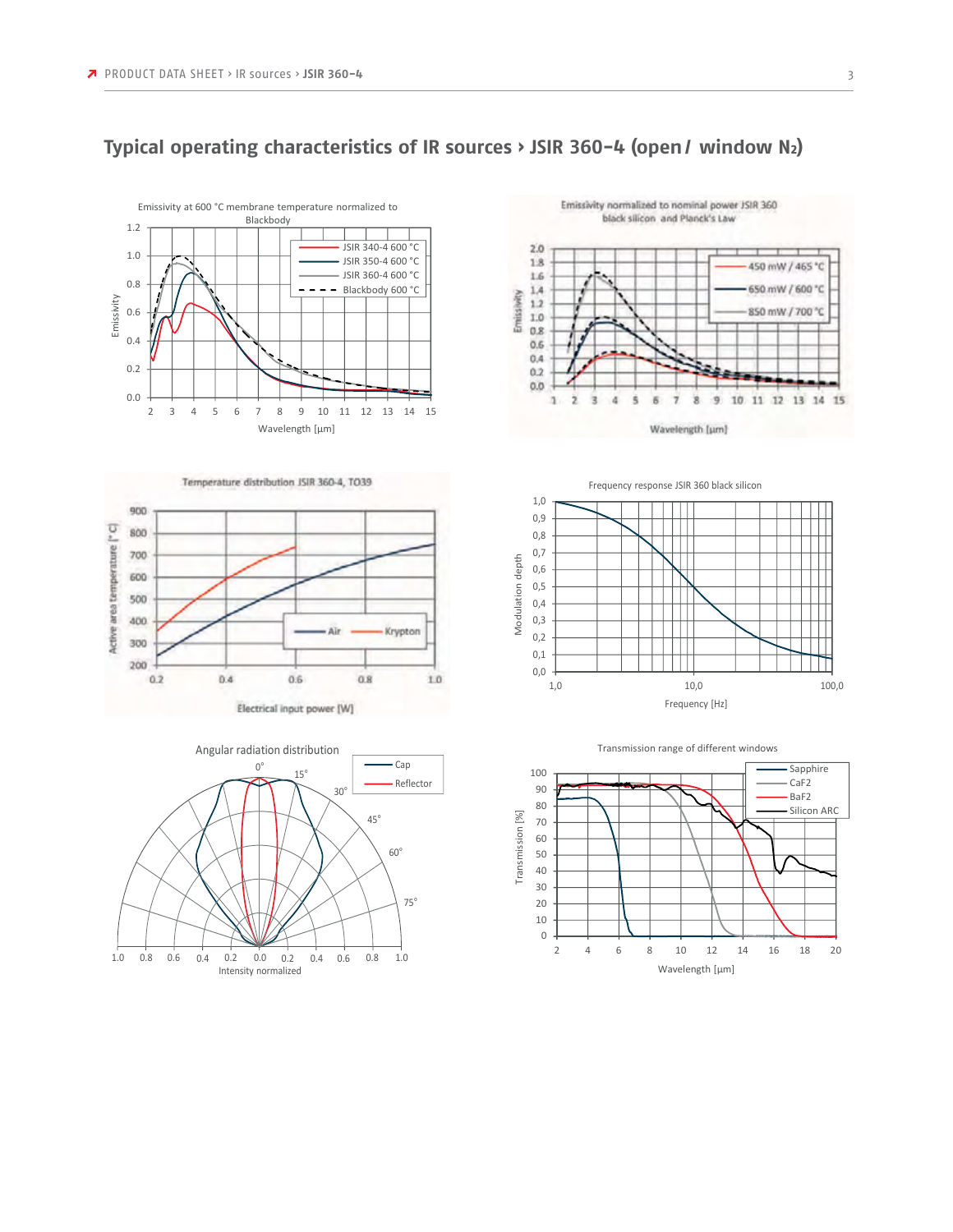## **Mechanical drawings**



**Bottom**

**AA - JSIR 360 cap open**





**AA – JSIR 360 cap with filter**



**AA – JSIR 360 reflector open AA – JSIR 360 reflector with filter**